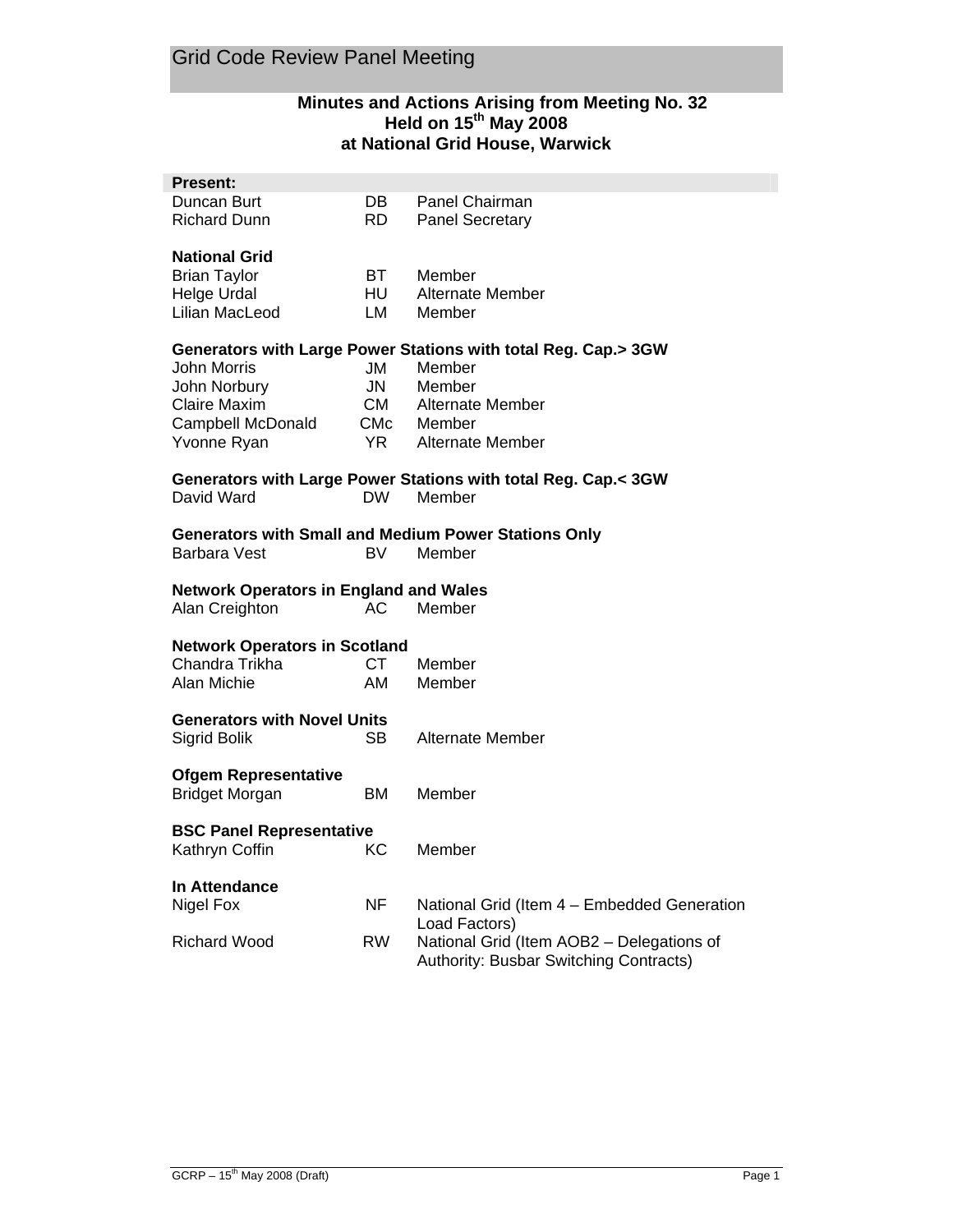## **1. Introductions/Apologies for Absence**

938. Apologies for absence were received from Mike Kay ( Network Operators in England and Wales), Neil Sandison and Dave Carson (Network Operators in Scotland), Guy Nicholson (Novel Units), Steve Hale (NEC), Nasser Tleis (National Grid), Jim Barrett (EdF Energy) and Jean Pompee (EISO).

## **2. Minutes of Last Meeting**

939. The draft minutes of the 31<sup>st</sup> Grid Code Review Panel (GCRP) meeting held on  $7<sup>th</sup>$ February 2008 were APPROVED, subject to amendments and will be accessible from the Grid Code Website.

## **3. Review of Actions**

- 940. All the outstanding actions from the previous meetings have been completed or were the subject of agenda items, except for:
	- Minute 800 (Basic Electrical Safety Competence (BESC))

National Grid informed the GCRP that the review of the applicability of BESC certification was ongoing.

Minute 839 (Planning Data)

National Grid would bring a paper on this issue to the September GCRP.

Minute 847 (Protection)

National Grid would bring a paper on this issue to the September GCRP.

Minute 889 (Grid Code Structure)

National Grid indicated that it was in discussion with the Plain English Campaign (PEC) to develop a more "User-friendly" version of the Grid Code. KC indicated that Elexon had also held discussions with the PEC and another consultant in this area in the context of sub-documentation for the BSC and agreed to share experience with National Grid.

### **Action: KC**

Minute 900 (Outstanding Issues List – Delegations of Authority)

Richard Wood of National Grid's Network Operations Centre (NOC) was invited to discuss current issues associated with the Delegations of Authority for busbar switching contracts (see AOB 2 Minute 987 for a record of the discussion).

## **4. Grid Code Development Issues**

#### 941. Grid Code Consultation Update

The Panel NOTED that the consultation period for A/08 (Emergency Instruction to Emergency De-Energise) closed on  $28<sup>th</sup>$  March 2008; five consultation responses had been received.

#### **5. New Grid Code Amendments**

#### **Load Factors for Embedded Generators in Scotland Less than 100MW (pp08/14)**

942. National Grid presented pp/08/14 and explained that the aim of the proposed Grid Code amendment was to ensure that forecast generation output for Large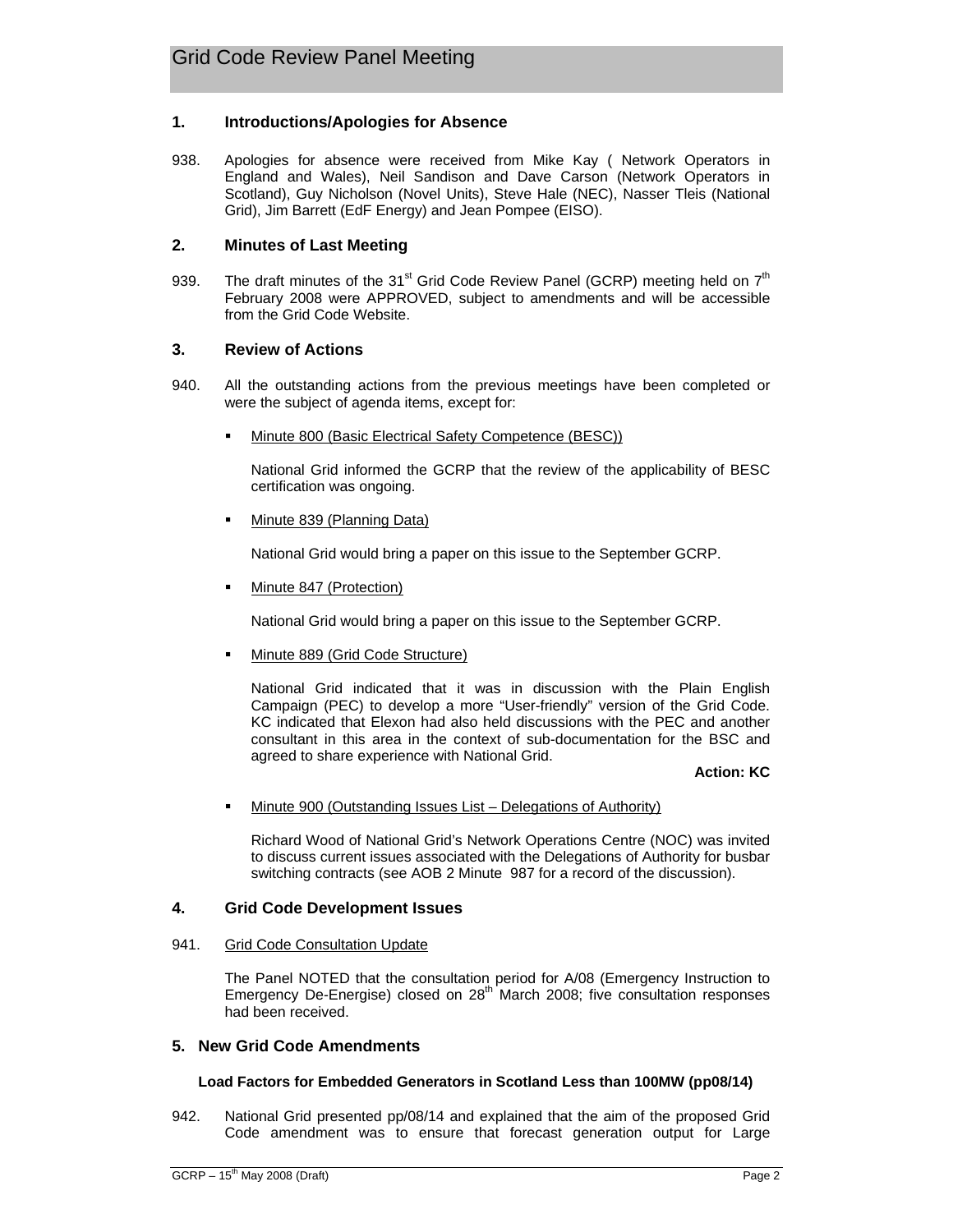Exemptable Power Stations of less than 100MW in Scotland at the time of system peak was provided by the Scottish DNOs as part of the week 24 data submissions required under the Grid Code. At present this information was provided informally by the Scottish DNOs since the output of such stations was netted off from the grid supply point demand in Scotland and therefore were not identified separately in the week 24 data. In England and Wales the issue did not arise since the definition of large was over 100MW and such generation was modelled discreetly. Generation below 100MW was netted off by the DNO from their embedded demand submission to National Grid. However, large embedded generators in Scotland (over 10MW in SHETL's area and over 30MW in SPTL's area) are neither modelled in the ICRP Transport Model nor included in the demand data and therefore have to be added back as negative demand in order to ensure consistency in the transport model. The aim of the amendment was to formalise the provision of data from the Scottish DNOs within the Grid Code to ensure consistency within the Transport model and the charging arrangements.

943. Panel Members expressed concern that a number of different capacity terms were employed in the paper which could be confusing. An example of this was the use of "Load Factor" in the paper. It was agreed that for consistency only a single description of capacity should be employed. Several Panel Members considered that the capacity figure for large exemptible embedded generators in Scotland was available in the BELLAs for such stations and that there was therefore no need for a Grid Code amendment as the figure could be derived direct from the agreement with the Generator as is the case for Large Power Stations in E & W. National Grid argued that the figure provided in the BELLAs would be inconsistent with a chargeable figure that could be incorporated into the transport model and would introduce inconsistencies with the approach taken in England and Wales. Panel Members also suggested that there were some inconsistencies in the legal drafting between the schedules and the proposed text and requested clarification of any differences between the position of such stations with either BEGAs or BELLAs. It was agreed that these points should be resolved with Panel Members before the consultation paper was issued.

#### **Action: Panel Members and National Grid (NF & LM)**

## **System to Generator Operational Intertripping Schemes (pp08/15)**

- 944. National Grid explained that it had been agreed at previous Panel meetings that there was a need for additional information about System to Generator Operational Intertripping Schemes in the Grid Code for the benefit of Users. Paper pp08/15 therefore proposed that the existing Grid Code provisions in this area should be amended to provide extra information on the four categories of System to Generator Operational Intertripping Schemes, the type of information about such schemes specified in the Bilateral Agreements and Generic Intertrip timings.
- 945. Panel Members were broadly supportive of the proposals. JN agreed that the proposals were a step in the right direction but believed that the Grid Code should provide a framework for the details that could be included in a Bilateral Agreement. Thus the range of items that appear in the Bilateral Agreement could be specified in the Grid Code e.g. Scheme Category, location of the trip signal, planned or unplanned basis and specification of the overloaded circuits. DW suggested that the current references in the Grid Code were less than helpful and agreed that providing more detail would improve matters. JN also suggested that consideration could be given to providing some brief information on Commercial Intertrips in the Grid Code. It was noted that some information on Commercial Intertrips was already provided in the Procurement Guidelines and it might be better for the Grid Code to refer to the Procurement Guidelines. It was agreed that JN and DW would provide comments on the drafting to National Grid. National Grid would then go out to consultation. The consultation would also ask Users whether more information on commercial intertrips should be provided in the Grid Code or the Procurement Guidelines. **Action: JN & DW & National Grid (LM)**

## **Grid Code Requirements for Power Park Modules Voltage Control and Reactive**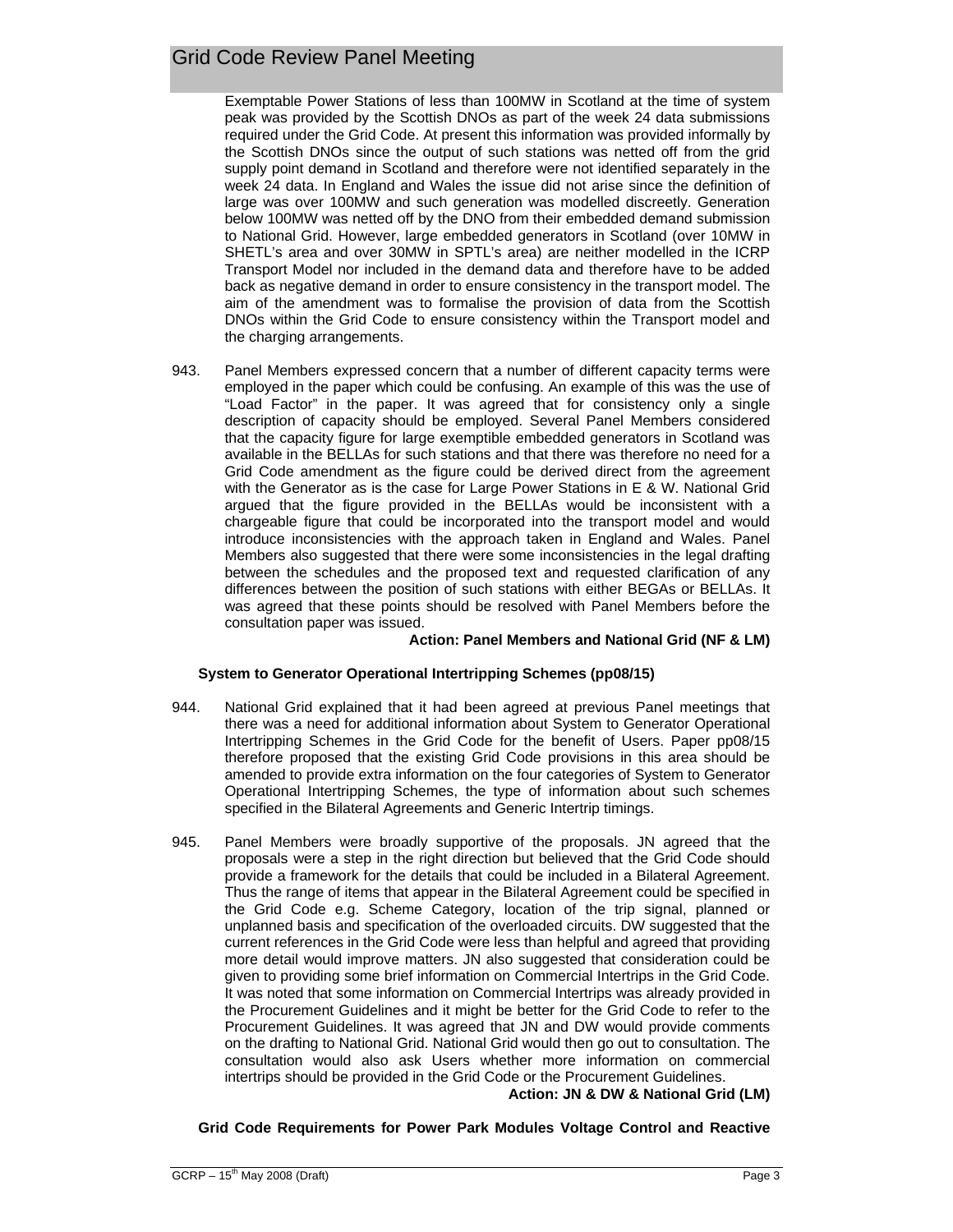## **Power Capability (pp08/27)**

- 946. National Grid explained that a number of minor inconsistencies had been introduced into the Grid Code as a result of the implementation of G/06 (Power Park Modules and Synchronous Generating Units). The inconsistencies mainly concerned the description of the reactive range for embedded generation in Scotland connected at 33kV in CC6.3.4, CC.A.7.2.2.4 and an amendment to CC.A.7.2.2.7 to replace "reactive power" with "reactive current". Paper pp08/27 proposed minor changes to regularise the position in the Grid Code.
- 947. JN queried the use of the term "reactive current" in CC.A.2.2.7. HU and other Panel Members confirmed that it was used in the Grid Code and elsewhere and in engineering terms was a well defined term. The Panel agreed that pp/08/27 should proceed to industry consultation.

### **Action: National Grid (HH & LM)**

## **6. Working Groups**

### **Compliance Technical Performance (pp08/16)**

- 948. National Grid explained that pp08/16 was a report on the first tranche of work undertaken by the WG to codify the technical performance requirements currently contained in the Guidance Notes. There had been constructive discussions in the Working Group on the particular performance requirements to be codified. A key area the Group had discussed was how to express the distinction between "Verification" and "Validation" of the manufacturer's model for the relevant plant in the legal text and a solution to the issue had been agreed within the WG. HU indicated that the issue would also need to be addressed again in due course in the context of that element of the WG's work relating to the OC5 review.
- 949. DW indicated that he would like to understand better the nature of the conclusion that the WG had reached on the "Verification" and "Validation" issue as he was not a Member of the WG. He would liaise with HU on the matter before the consultation paper was issued. The Panel agreed that subject to the outcome of the discussion between DW and HU the issue should proceed to consultation. JN would also be consulted about any changes to the existing wording.

#### **Action: DW & HU and National Grid (LM)**

## **Terms of Reference (pp/08/17)**

950. The revised draft Terms of Reference for the Group (pp08/17) ware agreed and HU briefly outlined the forthcoming work of the Group which would focus on finalising the codification of the compliance process for new directly connected generators, the review of LEEMPS responsibilities and life time compliance aspects. The next meeting of the Group would be on 23<sup>rd</sup> June 2008.

## **Data Exchange Working Group Report (pp08/18)**

951. National Grid presented the Working Group's report to the Panel and explained that there was an interaction between the Grid Code and the STC in the context of the exchange of User data. Schedule 3 of the STC stipulated the data that could be exchanged between National Grid and the Scottish TOs. This exchange was necessary to ensure robust investment planning and the stability of the interconnected system. However, at the time of BETTA, Users had expressed concern over the lack of transparency of the User data being exchanged between National Grid and the Scottish TOs. The solution adopted for BETTA had been to place a specific reference to the then version of Schedule 3 of the STC in the Grid Code so that Users would have the opportunity to consider any subsequent changes to the exchange of User data in Schedule 3 via a Grid Code consultation as the User facing Code. However, this arrangement had proved unworkable in practice and the Panel had therefore established the Working Group to develop and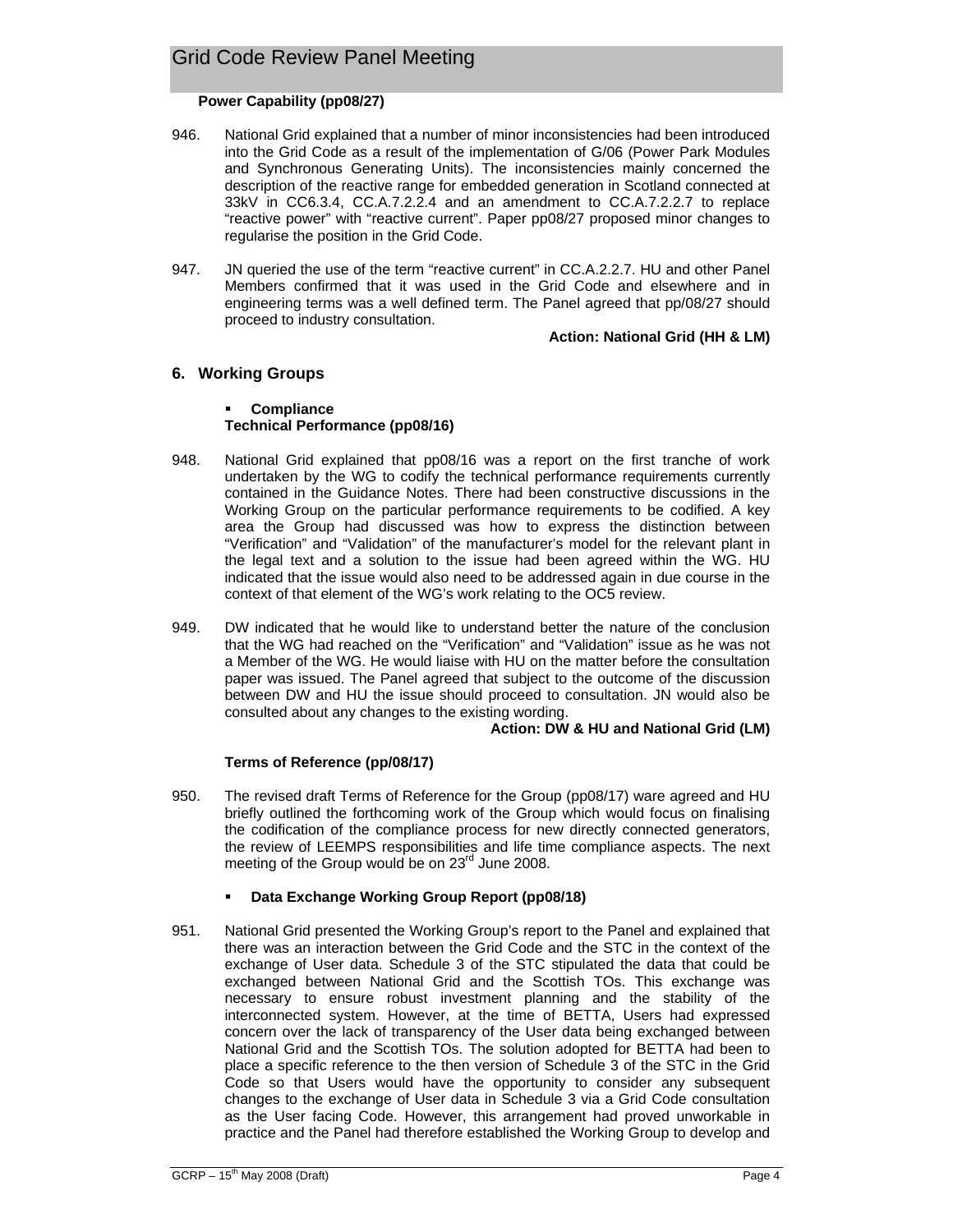enduring solution.

- 952. The Working Group had discussed the merits of a number of potential solutions and categorised them into two groups – Code governance working processes and formal Codification in the Grid Code. The main disadvantages with the governance working processes solutions were that they relied on effective and efficient crossgovernance arrangements and did not fully address Users' concerns about the transparency of User data that would be exchanged. Formal codification did not have these disadvantages and therefore the Group considered that this was the best long term solution to the issue.
- 953. The Grid Code would therefore specify exactly the data that was being exchanged with the relevant TOs focussing on the Week 24 data submission. The relevant DRC Schedules would describe the data items, cross reference with the Grid Code text and indicate if the data was exchanged on a GB System Basis or Relevant Unit basis. The remit of the TOs in the Grid Code would also be amended to reflect the data exchange provisions. National Grid stressed that the solution would not place any new obligations on Users in terms of the data submitted nor would it result in more data being transferred to the TOs. National Grid also asked the Panel to note that there were other data streams under schedule 3 of the STC that this proposal did not address e.g. compliance process data provided under TO Construction Agreements.
- 954. The Panel agreed that the Working Group had fulfilled its remit and that the issue should proceed to industry consultation. The covering e-mail to the consultation should stress that no new obligations on Users were being created as a result of the proposals. Working Group Members thanked LM for the significant amount of work she had undertaken on behalf of the Group in identifying and developing the preferred solution.

**Action: National Grid (LM)**

#### **Rated MW**

955. National Grid reported that the Working Group was continuing to evaluate possible generic solutions, identifying the associated advantages and disadvantages for each. The key area of the Group's focus was the provision of reactive power at above Rated MW output. At the same time the Balancing Services Standing Group (BSSG) had also been contacted to identify commercial approaches. The Group would report back to the September GCRP. It was likely that an interim solution would be proposed which would be reflective of National Grid's concerns and generators' views. An enduring solution would be taken forward by the separate working group that would be proposed arising from the discussion on new technologies.

#### **Action: National Grid**

#### **Gas Insulated Switchgear Terms Reference (pp08/19)**

- 956. The next meeting of the joint Grid Code/CUSC GIS Working Group is scheduled to take place on  $10<sup>th</sup>$  June 2008. Good progress had been made at the first meeting of the Group. The issues raised by GIS had been discussed and categorised under three main headings:
	- **Construction**
	- **Operation**
	- **Enduring Ownership Boundary**

The Group would also focus on the issues surrounding maintenance at its next meeting.

957. The Working Group Terms of Reference (TORs) had been expanded to include a proposed definition of GIS since one did not appear in the Grid Code at present.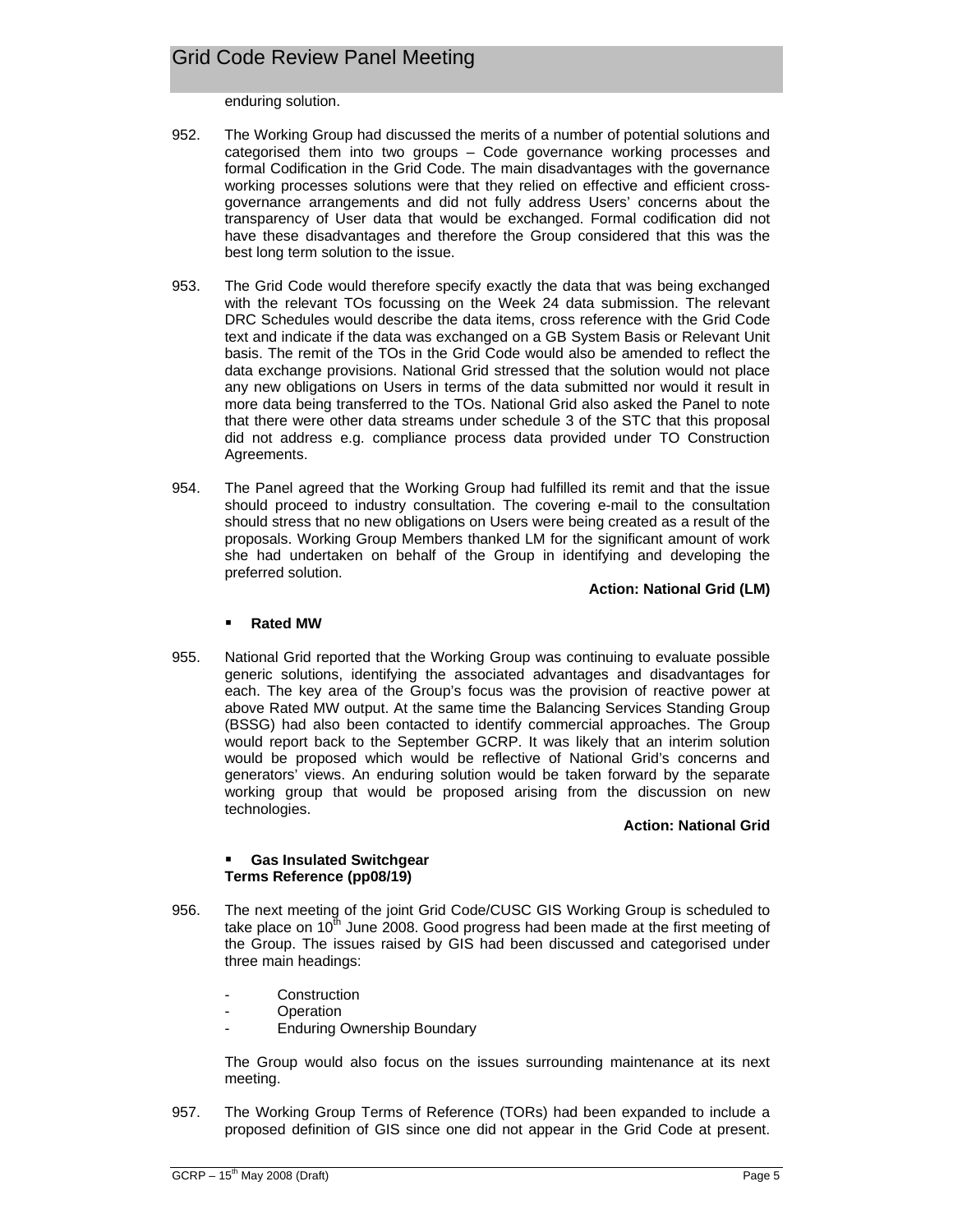The scope of the Group's work had also been expanded and a diagram illustrating the formal governance process that would be followed under the CUSC and the Grid Code had been added as Annex 1. Finally a target timescale of February 2009 for completion of the Group's work had been added. This timescale had not been formally agreed by the Group yet but would be discussed at the meeting on  $10<sup>th</sup>$ June.

AC requested confirmation that the Group's proposals would only apply to GIS substations which had an interface between National Grid and Generators or DNOs. DB confirmed that this was the case and that substations within the DNO's network would not be within the scope of the Group's work. The Panel agreed these revised TORs.

# **7. Pending Authority Decisions**

### **B/07 – Improved Planning Code Data Exchange for Compliance Assessment**

958. B/07 had been submitted to the Authority on 28<sup>th</sup> September 2007. BM indicated that Ofgem were considering whether to undertake an RIA for B/07 in order to ascertain the costs and benefits of the proposals following further input from National Grid and DNOs.

# **8. Authority Decisions**

# **G/06 – Power Park Modules and Synchronous Generating Units**

- 959. The Panel NOTED that an Authority decision on  $G/06$  had been received on  $25<sup>th</sup>$ March. The Authority had approved 13 of National Grid's 14 proposals with an implementation date of  $1<sup>st</sup>$  April 2008 except for the proposal relating to Generic Performance Specifications for Synchronous Generating Units and Power Park Modules which had an implementation date of  $1<sup>st</sup>$  January 2009. The Authority had rejected the proposal relating to harmonisation of the point of voltage control and point of reactive capability requirement in Scotland.
	- **F/07 Grid Code Requirements for Current Sourced DC Links**
- 960. The Panel NOTED that the Authority had approved  $F/07$  on 28<sup>th</sup> March for implementation on 1<sup>st</sup> April 2008.

## **9. Small Embedded Generation Loss Risk on System High Frequency Excursions**

961. National Grid recorded its thanks to MK and AC who had been very helpful in liaising with the DNOs to provide the information about embedded generation that could give rise to a risk to the total security of the GB Power System as described at the February 2008 GCRP. Three owners of DNOs had responded. HU requested that the outstanding information from 4 owners of DNOs should be provided to National Grid no later than the end of June 2008. AC explained the ease by which this could be achieved.

## **Action: MK & AC (for relevant DNOs)**

## **10. Issues Arising from the Authority's Decision on Grid Code Consultation D/07(pp08/20)**

- 962. DB indicated that National Grid had been considering the implications of the Authority's decision to reject D/07 and had summarised its views in Paper pp08/20. National Grid proposed a pragmatic way of assessing the capabilities of current plant to provide frequency response in accordance with the Grid Code requirements. This approach was set out in paragraph 7 of pp08/20 as follows:
	- where the initial delay was less than two seconds this will be deemed compliant and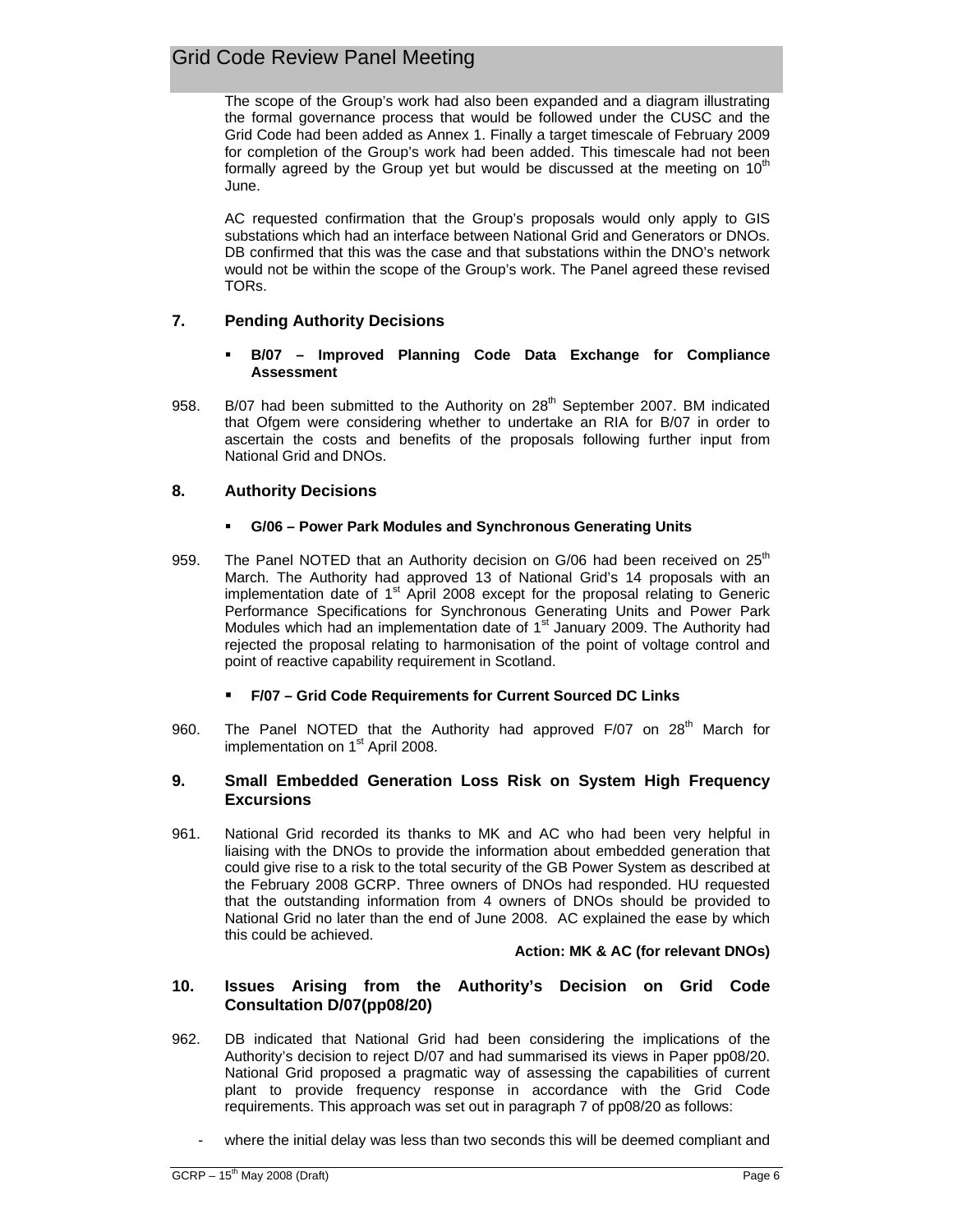National Grid will work with the Generator to minimise any control delays;

- where the initial delay is greater than two seconds but reflects the physical plant capability this will be deemed compliant;
- where the initial delay is greater than two seconds and National Grid believes that it can be reduced National Grid will work with the Generator to minimise the delay. If in National Grid's view the delay is not minimised the Generator will be deemed non-compliant.
- 963. National Grid asked the Panel to note the approach it would take to the provision of frequency response in accordance with the Grid Code. National Grid were also still keen to pursue the suggestion made in D/07 that work should be undertaken to identify whether alternative arrangements for the provision of frequency response can be identified and were therefore recommending the establishment of a joint GCRP/BSSG Working Group to take this work forward also linking in with the work recommended in connection with the introduction of new technologies (see item 6). In response to a question from JN, DB confirmed that National Grid's view was that any alternative arrangements needed to be pursued via the Working Group in a transparent manner. The GCRP noted the approach that National Grid would adopt and agreed that a joint GCRP/BSSG Working Group should be established.

# **11. New Technologies**

### **Initial Review of Grid Code Compliance Capability for New Generation Technologies (PP08/21)**

- 964. National Grid gave the GCRP a presentation describing the issues raised in the context of new generation technologies. The overriding driver for the deployment of new technologies was environmental, in particular the need to drive down CO2 emissions to meet EU targets whilst a large proportion of existing GB generating plant (perhaps 30%) was expected to close. The key technologies were renewables where the adoption of converter technology was an issue, gas, new nuclear, and coal (both supercritical and IGCC) with CCS on the horizon.
- 965. For renewables, revised Grid Code requirements were introduced in 2005 and the required flexibility for Grid Code compliance was broadly being provided. A large volume of renewables was expected to connect by 2020 and beyond up to 25GW. This could include significant amounts of wave and tidal stream technologies by then. Renewables employ asynchronous generators and the outlook for Grid Code compliance in the short term was good. However, the increasing adoption of converter technology will involve the decoupling of the rotor from the system leading to a lack of inertia. This will make it more difficult for the system to contain a maximum frequency excursion and recover from large system frequency disturbances. One approach to the problem was the creation of synthetic inertia and improvement of power system oscillation damping also looked promising. Other issues for consideration were the impact of the European Wind Integration Study (EWIS) and the EU's desire to harmonise all Grid Codes for wind.
- 966. Gas generation technology was now compliant with the Grid Code in terms of provision of 10% frequency response under the Grid Code but a significant remaining issue was the ability to reduce output rapidly if isolated in a smaller exporting island.
- 967. For new nuclear, National Grid had examined some of the plant designs but not all of them. The plant appeared to provide good flexibility in the context of the Grid Code requirements but the key challenge was provision of primary frequency response. The size of the standard unit i.e. up to 1800MW would provide some compliance issues in relation to the Short Circuit Ratio (SCR), which was closer to 0.4 than the required 0.5 and a lagging power factor of about 0.9 rather than the required 0.85.
- 968. The new coal technology likely to be deployed first in the GB was supercritical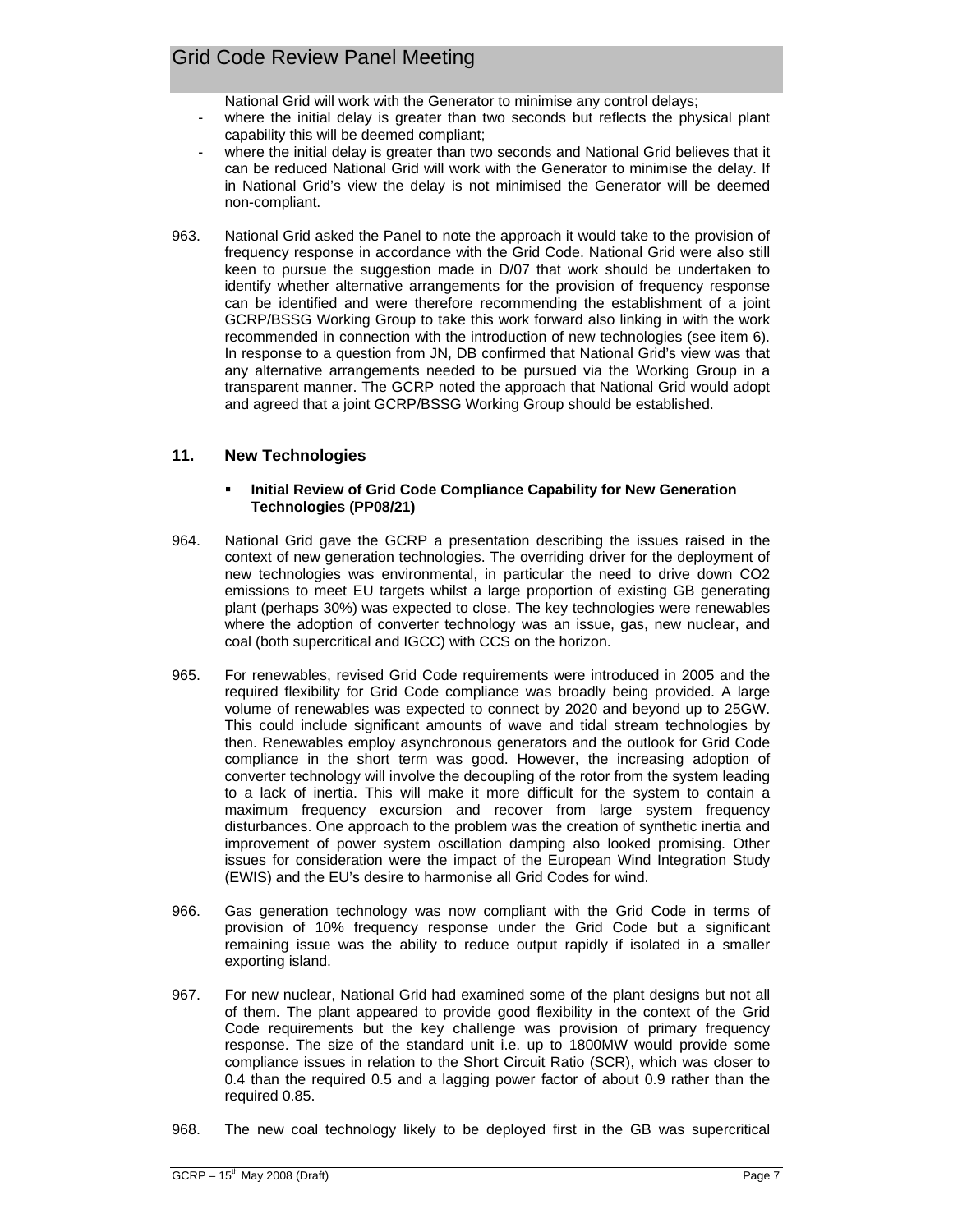steam with IGCC following a few years behind. The most significant issue for supercritical steam plant was the absence of the stored energy provided by the drum of a conventional plant. As a result the plant would struggle to produce the 10% frequency response requirement in the Grid Code quickly enough. 3-7% primary response was likely to be the norm although this might be enhanced by the use of certain storage techniques and the provision of secondary response should be ample. Provision of frequency response from IGCC plant also looked as if it would be similarly problematic. There was no standard available for CCS and therefore no application to date.

- 969. National Grid would welcome input from GCRP Members on these issues. Meanwhile National Grid were proposing the following actions:
	- to bring forward a proposal to the September GCRP to overcome the SCR restriction;
	- the establishment of a joint GCRP/CUSC Working Group on Frequency Response with the BSSG which would examine the frequency response issues identified and pick up the issues outstanding from D/07. National Grid would bring Terms of Reference to the first Working Group meeting to be subsequently confirmed at the September GCRP and would also request nominations for membership of the Working Group;

### **Action: National Grid (LM) and GCRP Members**

- a joint GCRP/CUSC Working Group to be established after the September GCRP to consider reactive power capabilities;
- National Grid to keep under review issues associated with islanding performance, synthetic inertia and power oscillation damping and initiate GCRP discussions as appropriate.

### **Action: National Grid (HU)**

- **Supercritical coal fired plant requirements and the Grid Code (pp08/26)**
- 970. CM presented pp08/26 and explained that the paper examined the performance of supercritical coal fired plant in meeting the Grid Code requirements in greater detail than the National Grid paper (pp08/21) and therefore should be seen as complimentary to it.
- 971. As indicated in the National Grid paper the supercritical boiler did not have the energy storage advantages of the sub-critical drum boiler. However, as pp08/21 explained the choice of the operating mode of supercritical coal fired plant making best use of the inherent plant characteristics could improve the performance in providing frequency response and other methods to provide an energy store could be adopted. The paper agreed with the National Grid conclusion that a GCRP Working Group should be convened to consider these issues.
- 972. The GCRP noted papers pp08/21 and pp08/26 and agreed with the actions identified in the papers. DB confirmed that he would raise the issue of BSSG involvement in the Frequency Response Working Group at the CUSC Panel meeting scheduled for  $16<sup>th</sup>$  May. JN indicated that, as supercritical coal is likely to be the next new technology to be built, the review should prioritise this technology.

# **12. LEEMPS Operational Metering (pp08/25)**

973. National Grid presented pp08/25 outlining the Operational Metering arrangements for LEEMPS where it had been identified as required under the relevant BCA with the DNO. The paper was in response to a request from MK for more information on the topic. The main feature of the arrangements was the use of the internet as a communication medium employing a dedicated data concentrator at a National Grid site. The arrangements would involve minimum disruption to existing systems and National Grid did not believe there was a need for any Grid Code changes to implement the arrangements.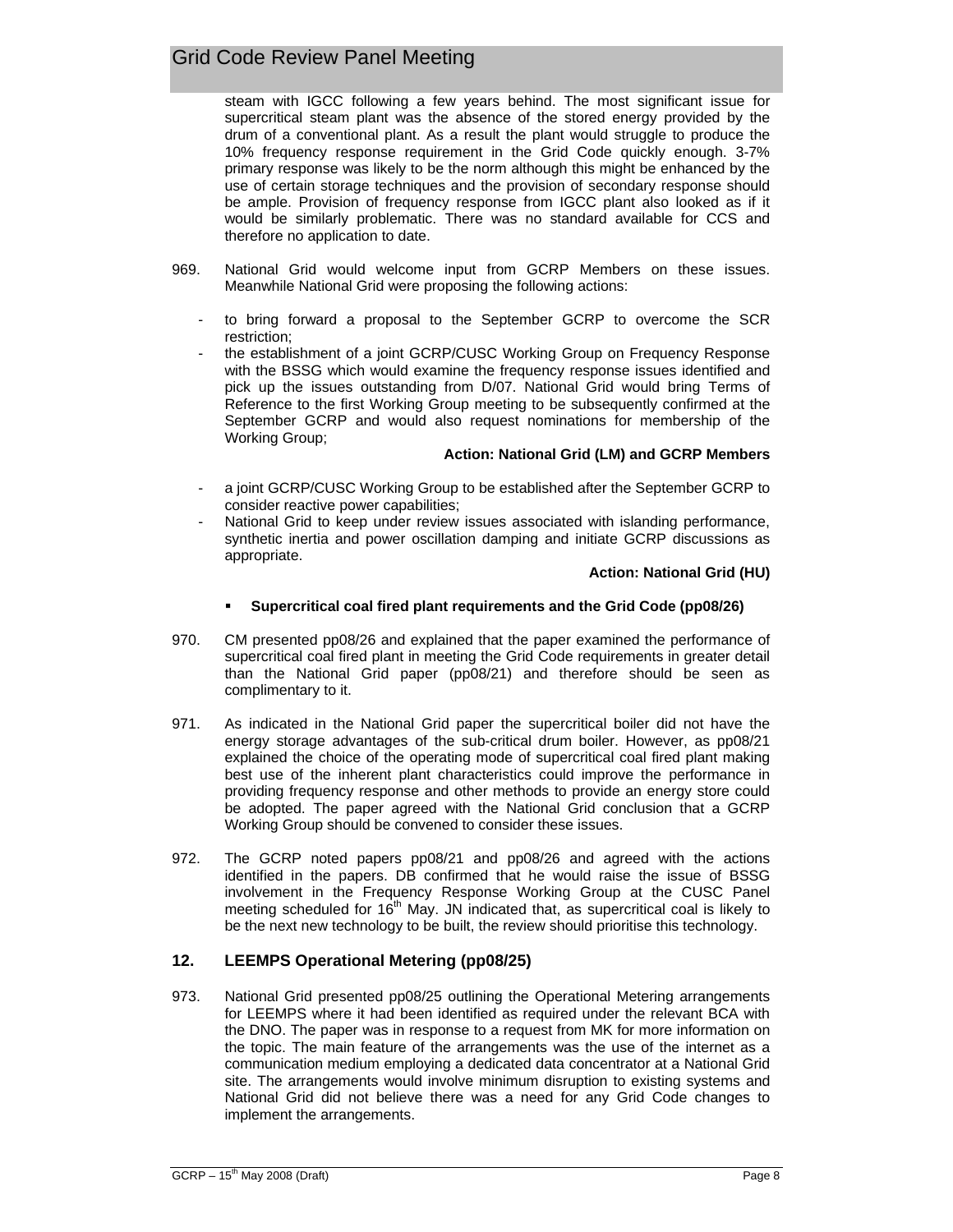974. CMc asked if the system could accommodate a variety of communication protocols.. BT agreed to check this with the designers and respond to CMc's point in due course by e-mail. BV indicated that she would provide the paper to AEP Members and provide any feedback to the GCRP.

**Action: BV & National Grid (BT)**

# **13. "Multi – Unit" BMUs Update (PP08/22)**

- 975. National Grid presented pp08/22 and explained that the GCRP had requested that they should be informed of any updates or changes to the treatment of multi-shaft BMUs, be notified each September that the current arrangements for gaining access to MW above MEL will continue and in each May that the current arrangements for reducing output below SEL will continue. National Grid used the information to determine whether generating capacity was available above and below that indicated by the MEL and SEL respectively within the Balancing Mechanism. National Grid agreed that letters should be sent to all owners of CCGT BMUs to continue the process until the end of May 2008 but queried the need for the arrangements in the future.
- 976. JN felt that the arrangements had not been as attractive to the Generators as originally envisaged because the current pro forma did not allow the Generators to provide sufficient information It was agreed that BT, JN and CMc would review the current arrangements and advise the GCRP in due course as to whether they should continue or not.

## **Action: JN , CMc and National Grid (BT)**

# **14. GB Transmission System Study Network Data File (pp08/13)**

- 977. National Grid presented pp08/13 and explained that the GBTSS Network Data File was routinely provided to Network Operators as allowed for under OC2. This included National Grid's view of the expected output from Generators based on submitted OC2 data. This enabled Network Operators to study the operation of their system with that of the transmission system. However, a number of Network Operators had requested that National Grid update the File on a weekly basis for the week-ahead timescale.. National Grid view is that OC2 in the current form allows this data to be passed to Network Operators and anticipated that such requests would increase in the future given the projected increase in embedded generation and the consequential additional complexity this would introduce for interconnected sub-transmission networks. However, the requirement appears in the section of OC2 headed "Operational Planning Phase" rather than under the section headed "Programming Phase" which Users might have expected. The GCRP were therefore asked to note that the current obligations regarding the exchange of the File applies to the "Programming Phase" and consider whether the provisions could benefit from greater clarity regarding the scope of the existing clauses.
- 978. In response to a question from DW, BT indicated that the User information exchanged included information about outages and generation output. GCRP Members requested a clearer description of what the GBTSS Network Data File was in terms of data containment. LM informed the Panel that NS had expressed support for the recommendations in pp08/13 prior to the meeting. AC indicated that he would raise the issue at the Distribution Code Review Panel (DCRP) meeting scheduled for 21<sup>st</sup> May and provide feedback. It was agreed that GCRP Members should provide any comments on pp08/13 to BT who would report the outcome to the Panel by e-mail in due course.

## **Action: GCRP Members and National Grid (BT)**

# **15. Offshore Transmission**

979. BM reported that work to incorporate the drafting for the Offshore Transmission regime in various Codes had progressed over the last few months in anticipation of progress on the Energy Bill. Ofgem would issue a consultation on the drafting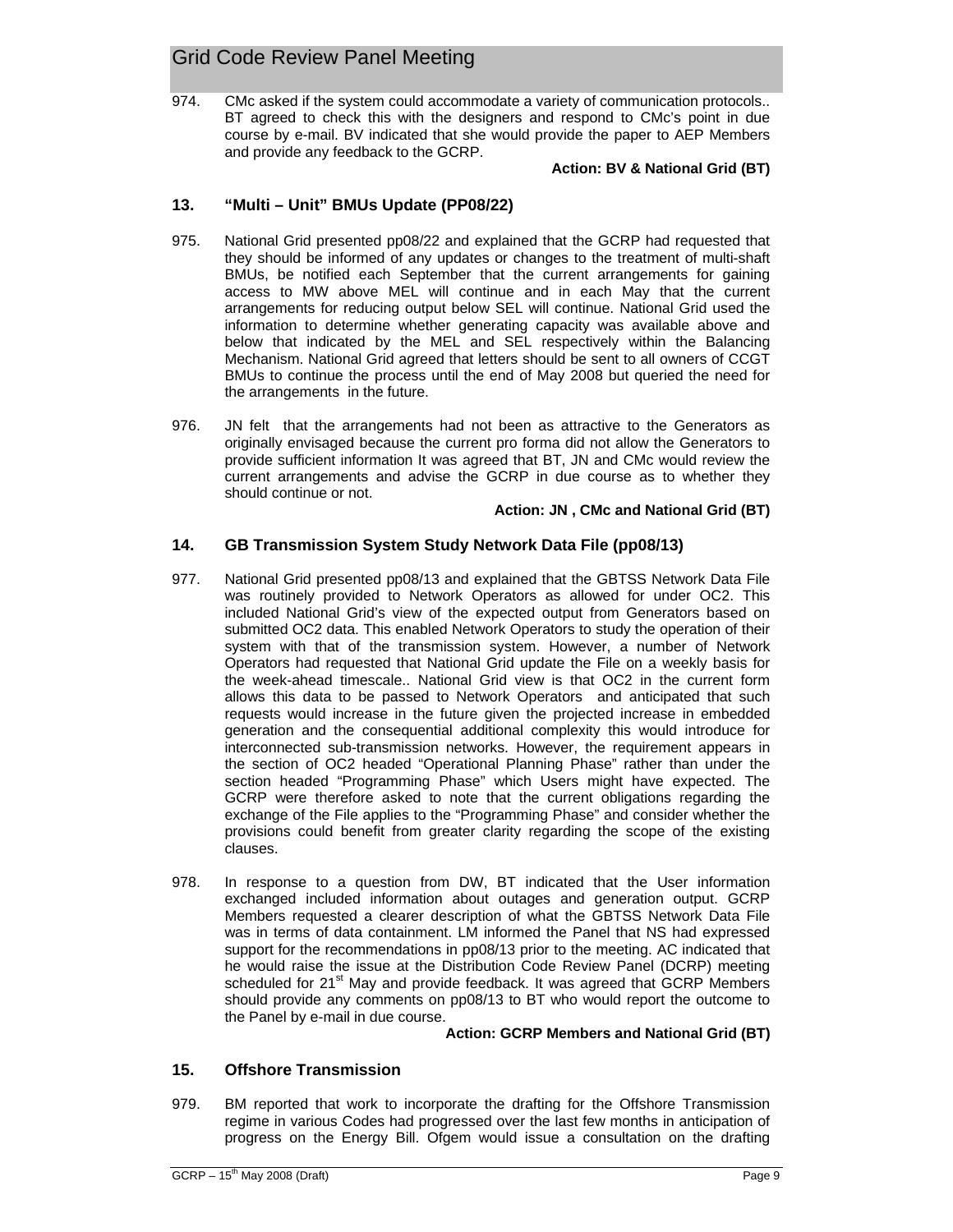shortly. Ofgem were considering whether a workshop at which the changes could be described and discussed would be useful for Users. BM requested views from Panel Members in due course as to whether Users would find such a workshop helpful or not and the format it might take e.g. line by line approach or themed explanations.

### **Action: GCRP Members**

# **16. GB SQSS Review Group (pp08/23)**

980. National Grid confirmed that Headline Reports from the GB SQSS Review Group would be circulated to the GCRP in future to help inform the Panel of developments in this area. The key development at the April meeting of the Group was the establishment of a Working Group to review Infeed Loss Limits in the light of new generation technologies. The first meeting of the Working Group would be on  $12<sup>th</sup>$ June 2008. The next meeting of the GB SQSS Review Group would be on  $11<sup>th</sup>$  July 2008 in Perth. LM noted that the GB SQSS would also require consequential changes if any of the Transmission Access Modifications CAP161-166 were approved (see item 17).

## **17. Impact of Other Code Modifications**

## **Transmission Access Modifications - CAP161-166**

981. The Panel noted that a number of Transmission Access Modifications CAP161- CAP166 had been submitted to the April CUSC Panel and would be developed by 3 separate Working Groups. Significant consequential changes to the Grid Code would be required should the Authority approve any of these Modifications.

### **Authority Decision on CAP149 – Transmission Entry Capacity with Restricted Rights**

982. The Panel NOTED that the Consultation Alternative Amendment 2 for CAP149 (TEC Lite) was approved by the Authority on  $23<sup>rd</sup>$  April 2008. National Grid was considering any consequential changes to the Grid Code arising from the approval of CAP149 and would bring proposals to the September GCRP. National Grid confirmed to JM that an issue he had raised in connection with generator forecasting Output Useable in the context of the CAP 149 decision would be taken into account during National Grid's consideration of consequential changes to the Grid Code arising from CAP149. National Grid would report back on progress with the issue at the September GCRP.

#### **Action: National Grid (LM)**

## **Balancing and Settlement Code (BSC)**

- 983. KC indicated that the cash-out Modifications in the BSC were progressing but there were no consequential changes envisaged to the Grid Code.
- 984. DB suggested that the work of Black Start Group in the BSC could be of interest to GCRP Members. The Group had decided that consequential Modifications to the BSC would be required in due course.

## **18. Ofgem Proposed Guidance – Environmental Issues and Code Objectives (pp08/24)**

- **Cross Codes sub-group on Environmental Issues**
- 985. pp08/24 was the letter from Ofgem dated  $15<sup>th</sup>$  April setting out Ofgem's proposed guidance on the treatment of carbon costs within the existing code governance framework and in particular to the code objective governing economic and efficient network operation within the industry codes. BM explained that the thrust of the guidance was to try to ensure that the environmental impact of a Modification to the